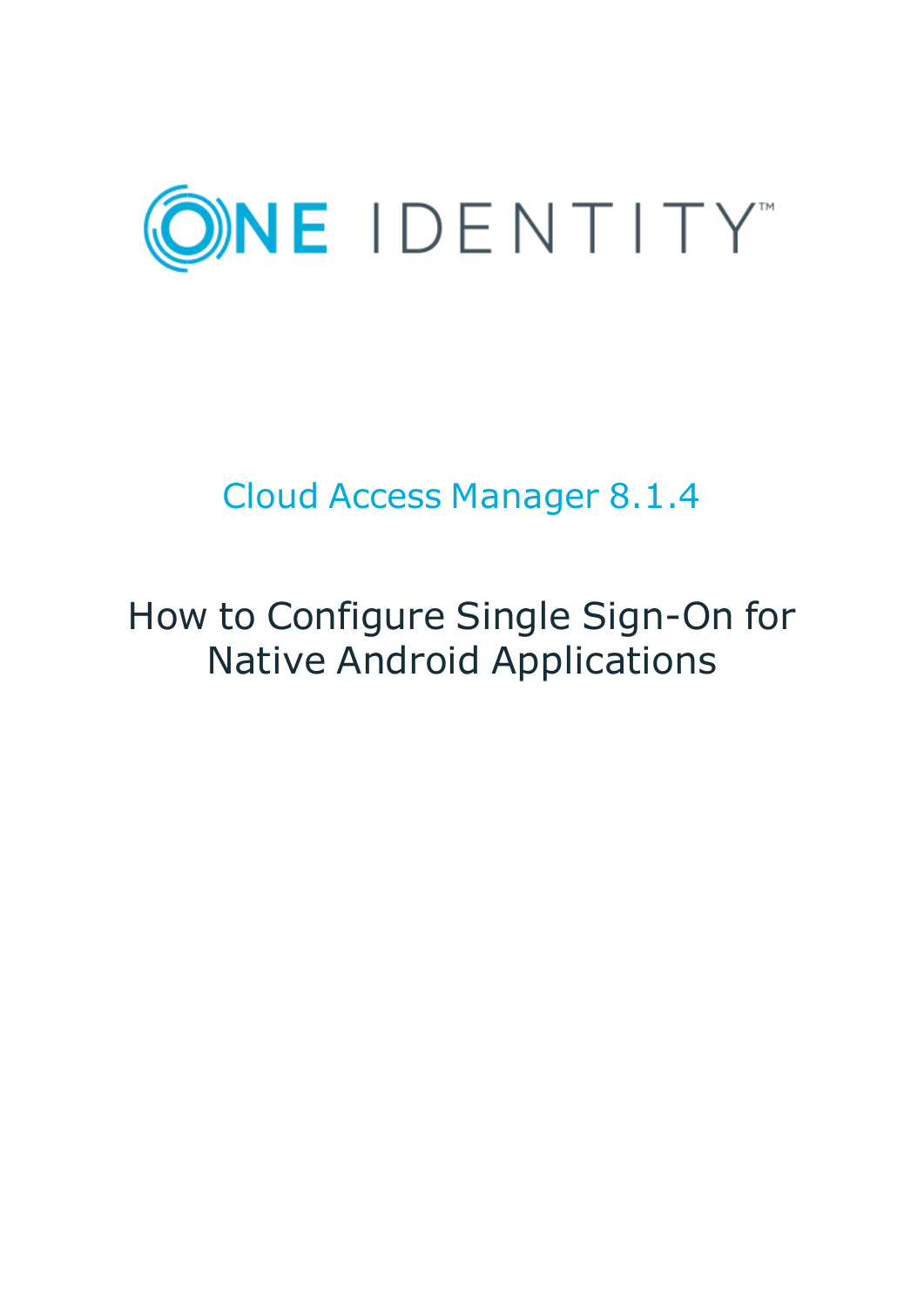#### **Copyright 2018 One Identity LLC.**

#### **ALL RIGHTS RESERVED.**

This guide contains proprietary information protected by copyright. The software described in this guide is furnished under a software license or nondisclosure agreement. This software may be used or copied only in accordance with the terms of the applicable agreement. No part of this guide may be reproduced or transmitted in any form or by any means, electronic or mechanical, including photocopying and recording for any purpose other than the purchaser's personal use without the written permission of One Identity LLC .

The information in this document is provided in connection with One Identity products. No license, express or implied, by estoppel or otherwise, to any intellectual property right is granted by this document or in connection with the sale of One Identity LLC products. EXCEPT AS SET FORTH IN THE TERMS AND CONDITIONS AS SPECIFIED IN THE LICENSE AGREEMENT FOR THIS PRODUCT, ONE IDENTITY ASSUMES NO LIABILITY WHATSOEVER AND DISCLAIMS ANY EXPRESS, IMPLIED OR STATUTORY WARRANTY RELATING TO ITS PRODUCTS INCLUDING, BUT NOT LIMITED TO, THE IMPLIED WARRANTY OF MERCHANTABILITY, FITNESS FOR A PARTICULAR PURPOSE, OR NON-INFRINGEMENT. IN NO EVENT SHALL ONE IDENTITY BE LIABLE FOR ANY DIRECT, INDIRECT, CONSEQUENTIAL, PUNITIVE, SPECIAL OR INCIDENTAL DAMAGES (INCLUDING, WITHOUT LIMITATION, DAMAGES FOR LOSS OF PROFITS, BUSINESS INTERRUPTION OR LOSS OF INFORMATION) ARISING OUT OF THE USE OR INABILITY TO USE THIS DOCUMENT, EVEN IF ONE IDENTITY HAS BEEN ADVISED OF THE POSSIBILITY OF SUCH DAMAGES. One Identity makes no representations or warranties with respect to the accuracy or completeness of the contents of this document and reserves the right to make changes to specifications and product descriptions at any time without notice. One Identity does not make any commitment to update the information contained in this document.

If you have any questions regarding your potential use of this material, contact:

One Identity LLC. Attn: LEGAL Dept 4 Polaris Way Aliso Viejo, CA 92656

Refer to our Web site ([http://www.OneIdentity.com](http://www.oneidentity.com/)) for regional and international office information.

#### **Patents**

One Identity is proud of our advanced technology. Patents and pending patents may apply to this product. For the most current information about applicable patents for this product, please visit our website at [http://www.OneIdentity.com/legal/patents.aspx](http://www.oneidentity.com/legal/patents.aspx).

#### **Trademarks**

One Identity and the One Identity logo are trademarks and registered trademarks of One Identity LLC. in the U.S.A. and other countries. For a complete list of One Identity trademarks, please visit our website at [www.OneIdentity.com/legal](http://www.oneidentity.com/legal). All other trademarks are the property of their respective owners.

#### **Legend**

- **WARNING: A WARNING icon indicates a potential for property damage, personal injury, or death.**
- **CAUTION: A CAUTION icon indicates potential damage to hardware or loss of data if instructions are not followed.**
- IMPORTANT, NOTE, TIP, MOBILE, or VIDEO: An information icon indicates supporting Œ information.

Cloud Access Manager How to Configure Single Sign-On for Native Android Applications Updated - November 2018 Version - 8.1.4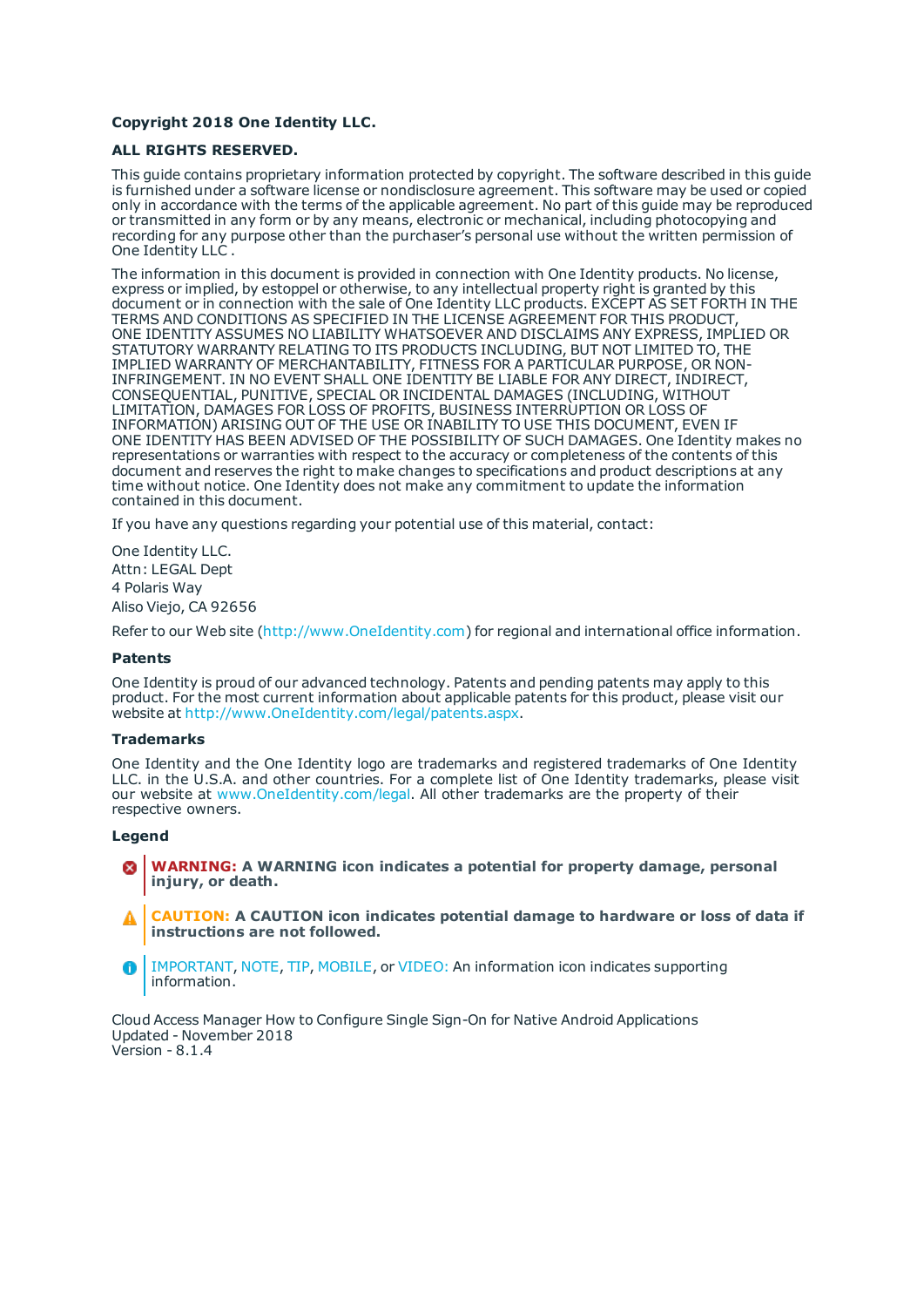## **Contents**

ONE IDENTITY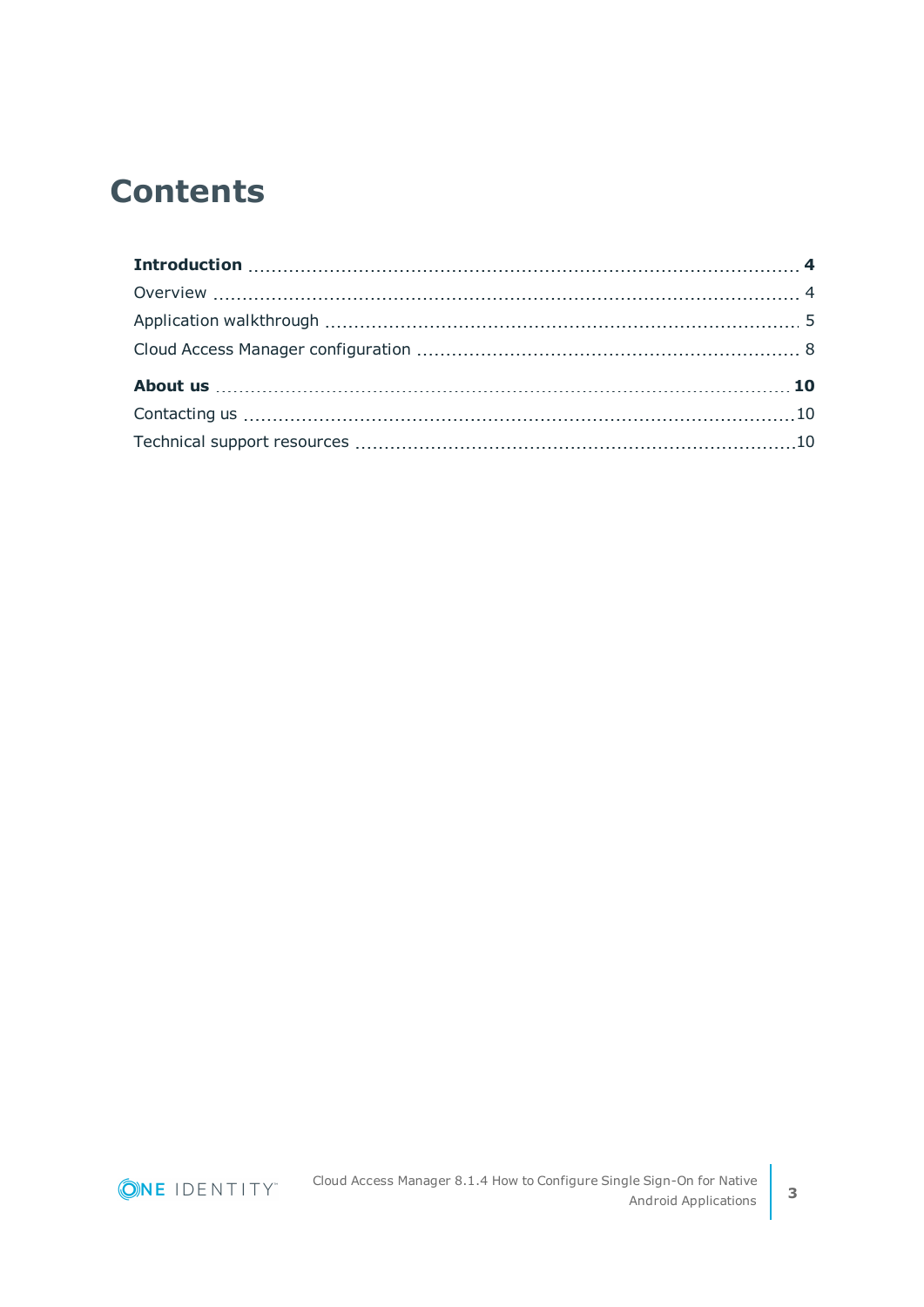# **Introduction**

<span id="page-3-0"></span>This guide describes how to deploy Single Sign-On (SSO) for native Android applications using the OpenID Connect [http://openid.net/connect/](http://openid.net/connect/ protocol) protocol.

### <span id="page-3-1"></span>**Overview**

Using the OpenID Connect protocol, the Android application authenticates the user against Cloud Access Manager and retrieves a set of three security tokens, as shown in Figure 1. The security tokens are known as the ID Token, Refresh Token and Access Token.



**Figure 1: Single Sign-On (SSO) procedure for native Android applications**

The ID Token contains a collection of identity claims about the user that can be used by the Android application to identify the user.

The Access Token allows the Android application to securely access OAuth2 protected Web APIs on behalf of the user. When the Access Token expires, the Refresh Token is used by the Android application to obtain a new Access Token, without the need for the user to reauthenticate as shown in Figure 2.

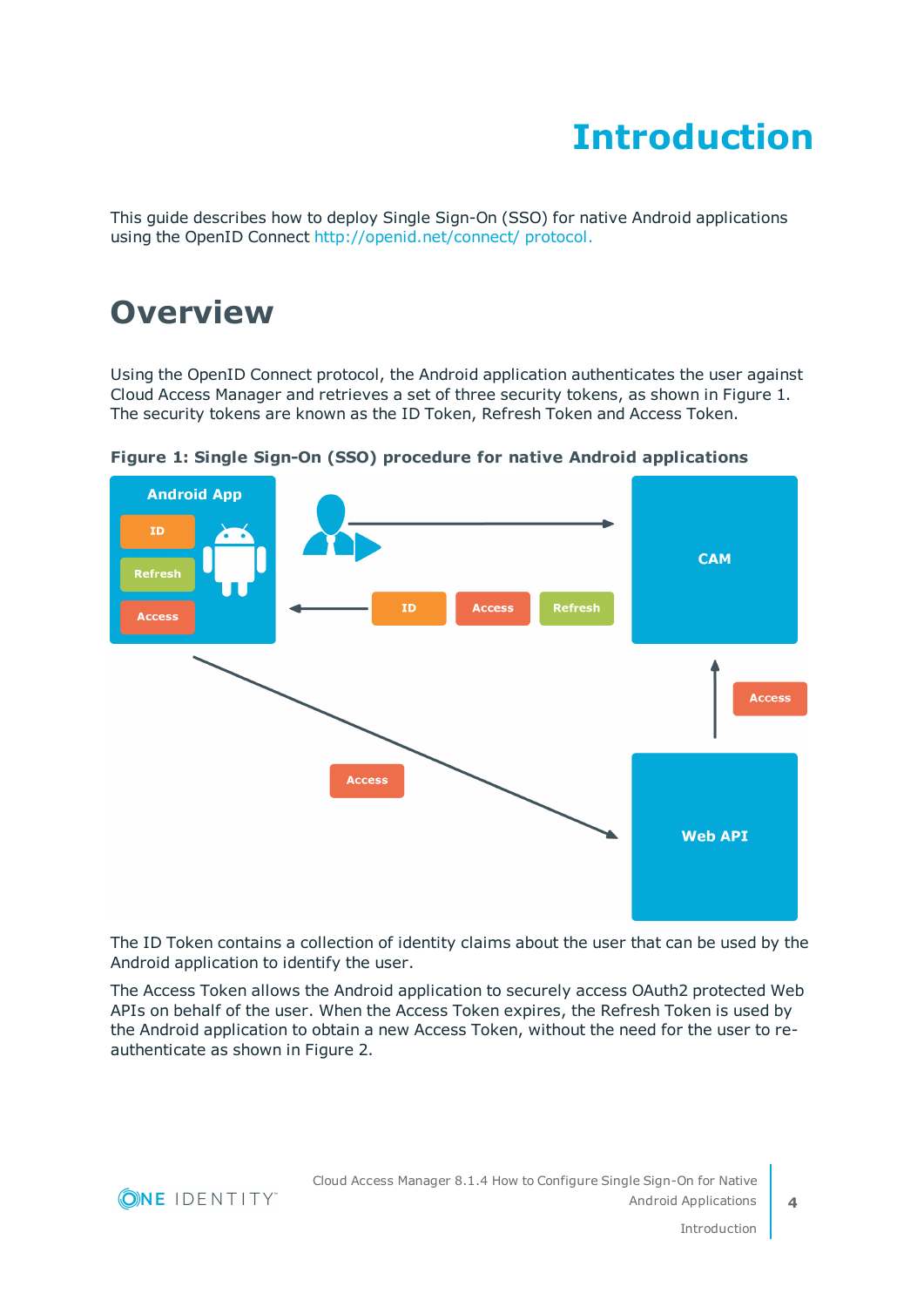The Web API validates the Access Token by using it to obtain a set of claims about the user from Cloud Access Manager. The claims are then used by the Web API to identify the user and control the user's access.



# <span id="page-4-0"></span>**Application walkthrough**

This sample application consists of two components:

- Android OpenID Connect application
- . .Net OAuth2 protected Web Application Programming Interface (API).

The sample Android application contains a package called openidconnect which can be used in a standard Android project to authenticate users, using the OpenID Connect Code Flow.

The sample Web API contains a .NET Open Web Interface (OWIN) middleware called CAMBearerTokenAuthentication which can be used in a standard .NET Web API project to authenticate the Android application, using the Access Tokens obtained from Cloud Access Manager.

### *The function of the sample application components*

1. When the application starts it checks for an existing ID Token stored from a previous authentication. If an ID Token does not exist, the application sends an authentication

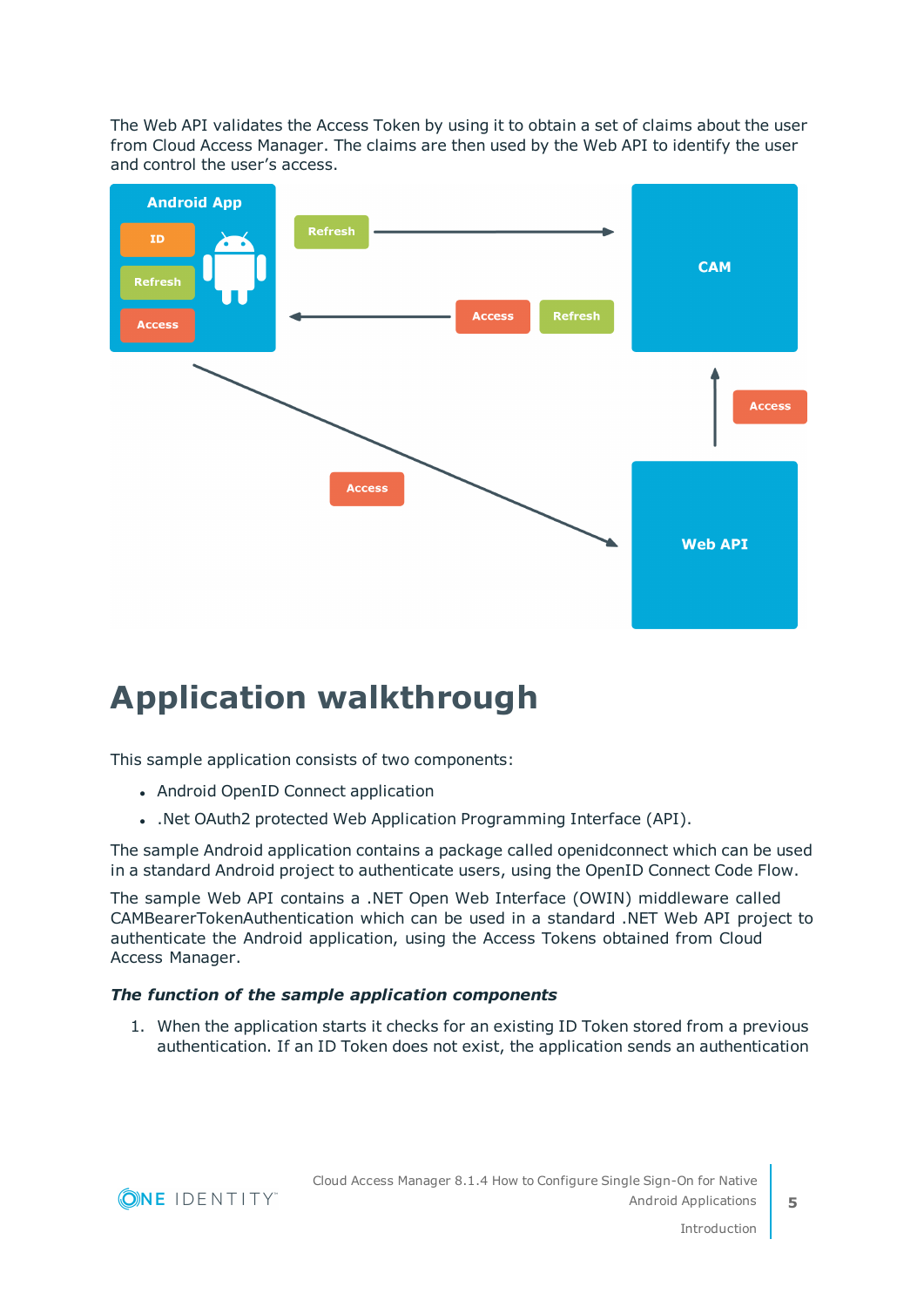request, using the system browser, to start the OpenID Connect Authorization Code Flow.

If an ID Token exists, the application skips to step 4.

```
TokenStore tokenStore = SimpleTokenStore. loadDefault(this);
if (tokenStore.getIdToken() == null) {
    // Redirect to login page.
    startActivity(new Intent(this, LoginActivity.class));
J.
```
2. The user is then prompted to authenticate to Cloud Access Manager using the system browser. After a successful authentication to Cloud Access Manager, the user is redirected back to the application with an authorization code, using a custom URI scheme.

```
CodeFlow codeFlow = new CodeFlow(this, tokenStore, Config. SETTINGS);
Uri authenticationRequestUrl = codeFlow.authenticationRequestUri();
// Open the Authentication Request URL using the system browser.
startActivity(new Intent(Intent.ACTION VIEW, authenticationRequestUrl));
```
The application's custom URI scheme is registered in the application's manifest.

```
<activity
    android:name=".LoginActivity"
    android: label="OpenID Connect Client" >
    <intent-filter>
        <action android:name="android.intent.action.VIEW" />
        <category android:name="android.intent.category.DEFAULT" />
        <category android:name="android.intent.category.BROWSABLE" />
        <data android:scheme="cam3uxhvtb3ruls7xk1prr413er4wj1" /> <!-- cam[lovercase clientId] -->
    \langle/intent-filter>
</activity>
```
3. The application uses the authorization code within the redirect URI to obtain an ID Token, Refresh Token and Access Token from Cloud Access Manager. The tokens are stored on the device in an app private area. The Access Token is scoped for use with Cloud Access Manager and the sample Web API. The scope of the Access Token is specified in the authentication request described in step 1.

```
codeFlow.tokenRequestAsync(redirectUri, new CodeFlow.TokenCallback() {
    @Override
   public void onSuccess() {
        // Switch back to the main activity after a successful authentication.
        startActivity(new Intent(LoginActivity.this, MainActivity.class));
    }
    @Override
    public void onError(String errorMsg) {
        loginMsgTextView.setText(errorMsg);
    J.
):
```
4. The application can now access the Web API, using the Access Token as

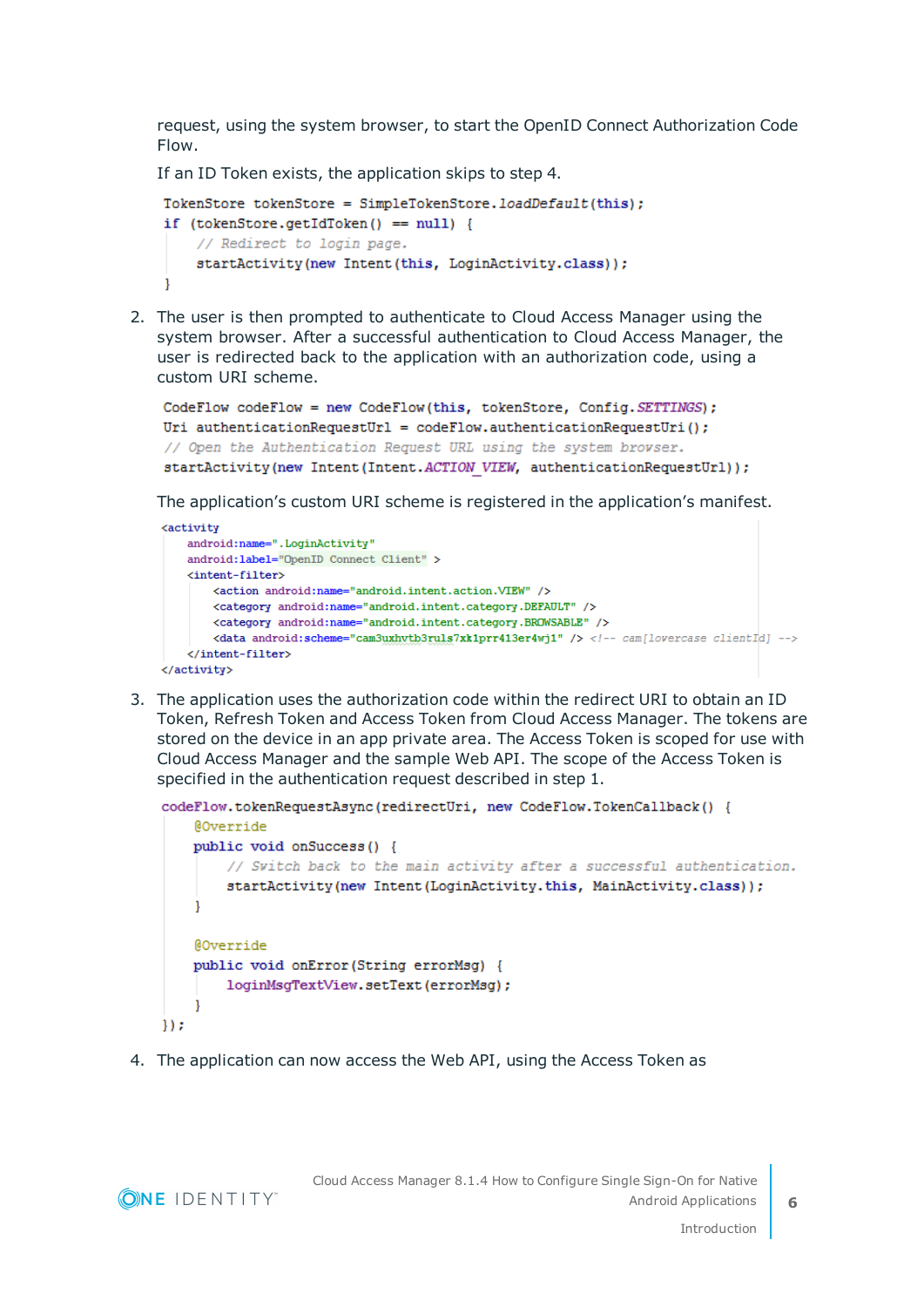authorization. The Access Token is included in the authorization header of each request.

```
URL resourceServer = new URL("https://sampleapi.company.local/claims");
conn = (HttpURLConnection) resourceServer.openConnection();
String accessToken = codeFlow.getValidAccessToken();
conn.setRequestProperty("Authorization", "Bearer " + accessToken);
```
5. The Web API validates the Access Token by using it to call the Cloud Access Manager User Info Endpoint. The validation is performed using the provided OWIN middleware, which will cache the User Info responses. The OWIN middleware will also verify that the Access Token was scoped for itself by checking that the User Info response contains at least one of its scopes. The claims returned from the User Info Endpoint are used by the Web API to identify the user and control their access.

The OWIN authentication middleware is registered and configured using:

```
app. UseCAMBearerTokenAuthentication(new CAMBearerTokenAuthenticationOptions
    \texttt{UserInfoEndpoint = "https://cam.company.local/CloudAccessManager/RFSTS/OAuthor2/User.aspx",}RequiredScopes = new[] { "sampleAPI" }H
```
The standard Authorize attribute can be used on the Web APIs to restrict access. The Authorize attribute supports restrictions based on role and user claims which, by default, map to the claim names role and preferred\_username.

```
[Authorize]
public class ClaimsController : ApiController
ł
    // GET: api/Claims
    [Authorize (Roles="read")]
    public IEnumerable<Claim> Get()
        var principal = User as ClaimSPrincipal;return principal. Claims;
    4
```
To utilize other claims, a custom AuthorizeAttribute can be created. For example:

```
public class RequireCustomClaimAttribute : AuthorizeAttribute
    protected override bool IsAuthorized (HttpActionContext context)
    \mathbf{f}var principal = context. Request. GetRequestContext(). Principal as ClaimsPrincipal;
         return principal. Claims. Any (c \Rightarrow c.Type == "customer-claim-name" & c.Value == "true");
    <sup>1</sup>
```
6. The application uses the Refresh Token to pre-emptively obtain a new Refresh Token and Access Token from Cloud Access Manager when the stored Access Token has expired.



**7**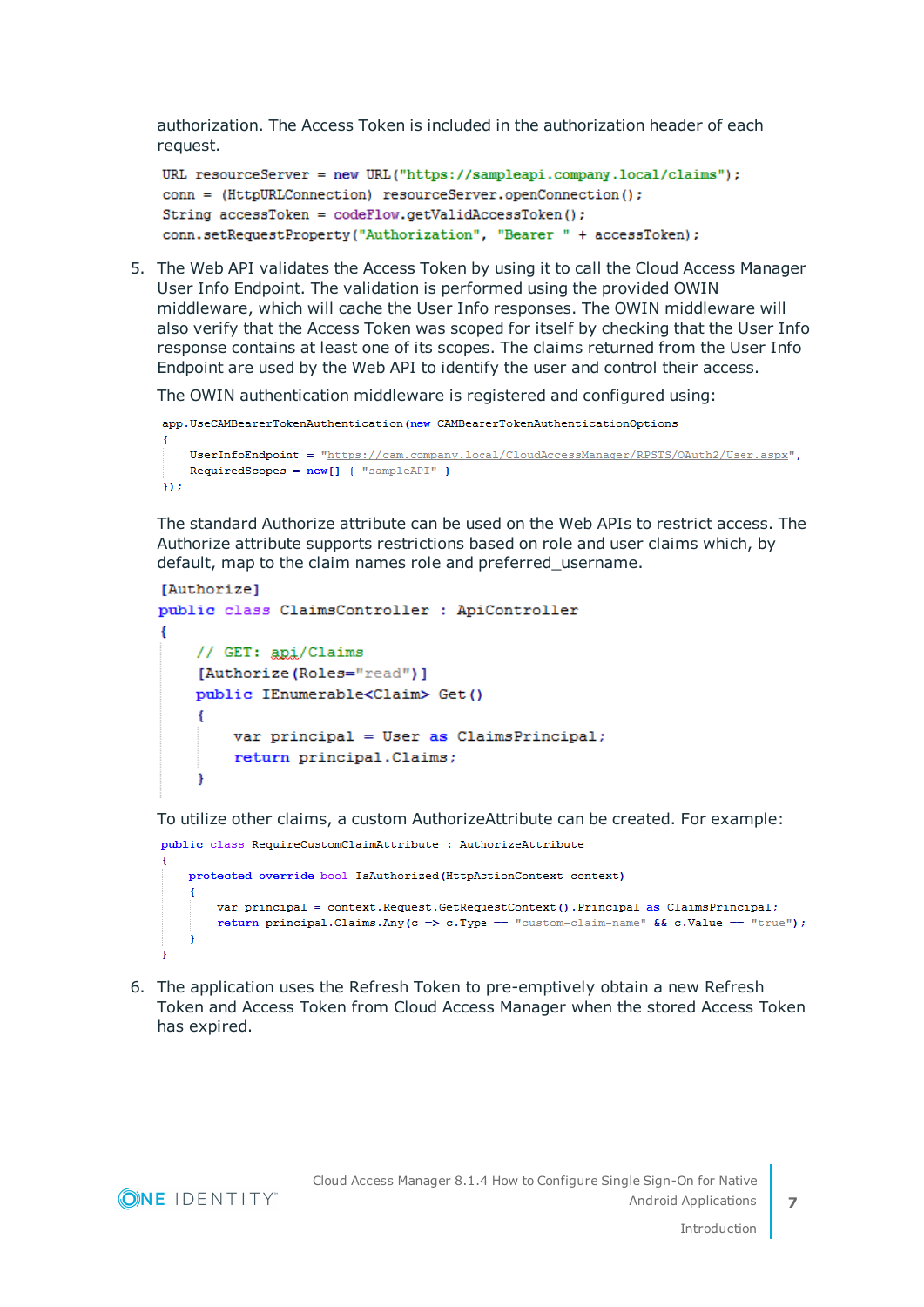# <span id="page-7-0"></span>**Cloud Access Manager configuration**

Perform the following configuration steps within Cloud Access Manager to enable single sign-on to native Android applications.

### *To configure Cloud Access Manager for single sign-on to native Android applications*

1. Make sure that the settings on the **OpenID Connect / OAuth 2.0 Settings** page are as shown below:

| OpenID Connect / OAuth 2.0 Settings                                                                |
|----------------------------------------------------------------------------------------------------|
| The following values are required for Cloud Access Manager to sign the user in to the application. |
| Client Type <sup>2</sup>                                                                           |
| Public                                                                                             |
| Token Signing                                                                                      |
| Sign token with shared secret                                                                      |
| Redirect URI <sup>2</sup>                                                                          |
| cam3uxhvtb3ruls7xk1prr413er4wj1://openid                                                           |
| Resource Scopes (Space Separated)                                                                  |
| openid SampleAPI                                                                                   |
|                                                                                                    |

#### 2. Make sure that the settings on the **Token Settings** page are as shown below:

### **Token Settings**

Adjust token settings to be used by this application. Updating these settings will override the global advanced application settings.

| <b>Setting Name</b>                          | <b>Setting Value</b>         |
|----------------------------------------------|------------------------------|
| oauthtoken.authorization_code_expiry_seconds | 60<br>▼                      |
| oauthtoken.access_token_expiry               | 30<br>۰                      |
| oauthtoken.id_token_expiry                   | 30                           |
| oauthtoken.use_refresh_tokens                | <b>UseRefreshTokens</b><br>▼ |
| oauthtoken.refresh_token_expiry              | ▴<br>10080<br>۰              |
| oauthtoken.oidc_claims_availability          | ClaimsInIdToken              |

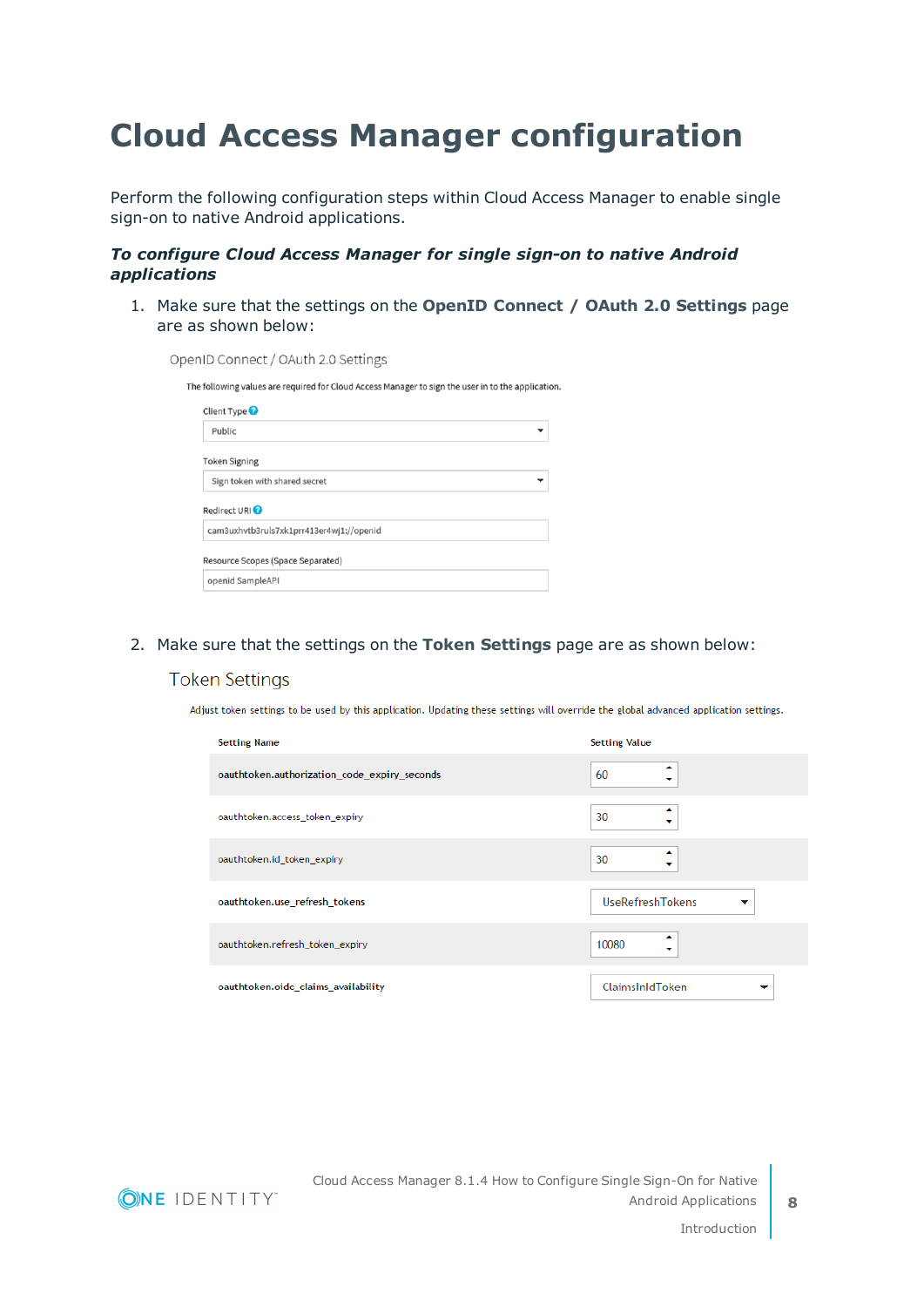### 3. Make sure that the settings on the **Claim Mapping** page are as shown below:

Claim Mapping

| The following user attributes will<br>be sent to the application as<br>claims                     | ۰ | Claim rules are used to send a user attribute or static value to the target application. Multiple rules can be added so that<br>different values can be sent depending on the user's role. Rules can be prioritized by dragging and dropping them into the<br>desired order. |                      |
|---------------------------------------------------------------------------------------------------|---|------------------------------------------------------------------------------------------------------------------------------------------------------------------------------------------------------------------------------------------------------------------------------|----------------------|
| <b>Full Name (name)</b>                                                                           | 圇 | Name of the claim to send to the application<br>role                                                                                                                                                                                                                         |                      |
| role                                                                                              | 面 |                                                                                                                                                                                                                                                                              |                      |
| <b>Preferred Username</b><br>(prefererred_username)                                               | 侖 | Rule Processing Mode<br>Use all rules matched                                                                                                                                                                                                                                | + Add New Claim Rule |
|                                                                                                   |   | Claim Rule (Role: Admin   Static Value: create)                                                                                                                                                                                                                              |                      |
|                                                                                                   |   | Claim Rule (Role: Users   Static Value: read)                                                                                                                                                                                                                                |                      |
| $\overline{\mathbf{z}}$<br>Send Cloud Access Manager role claim<br>[Claim name: urn:cam/sso/role] |   | Claim Rule (Role: Users   Static Value: update)                                                                                                                                                                                                                              |                      |
|                                                                                                   |   | Claim Rule (Role: Admin   Static Value: delete)                                                                                                                                                                                                                              |                      |